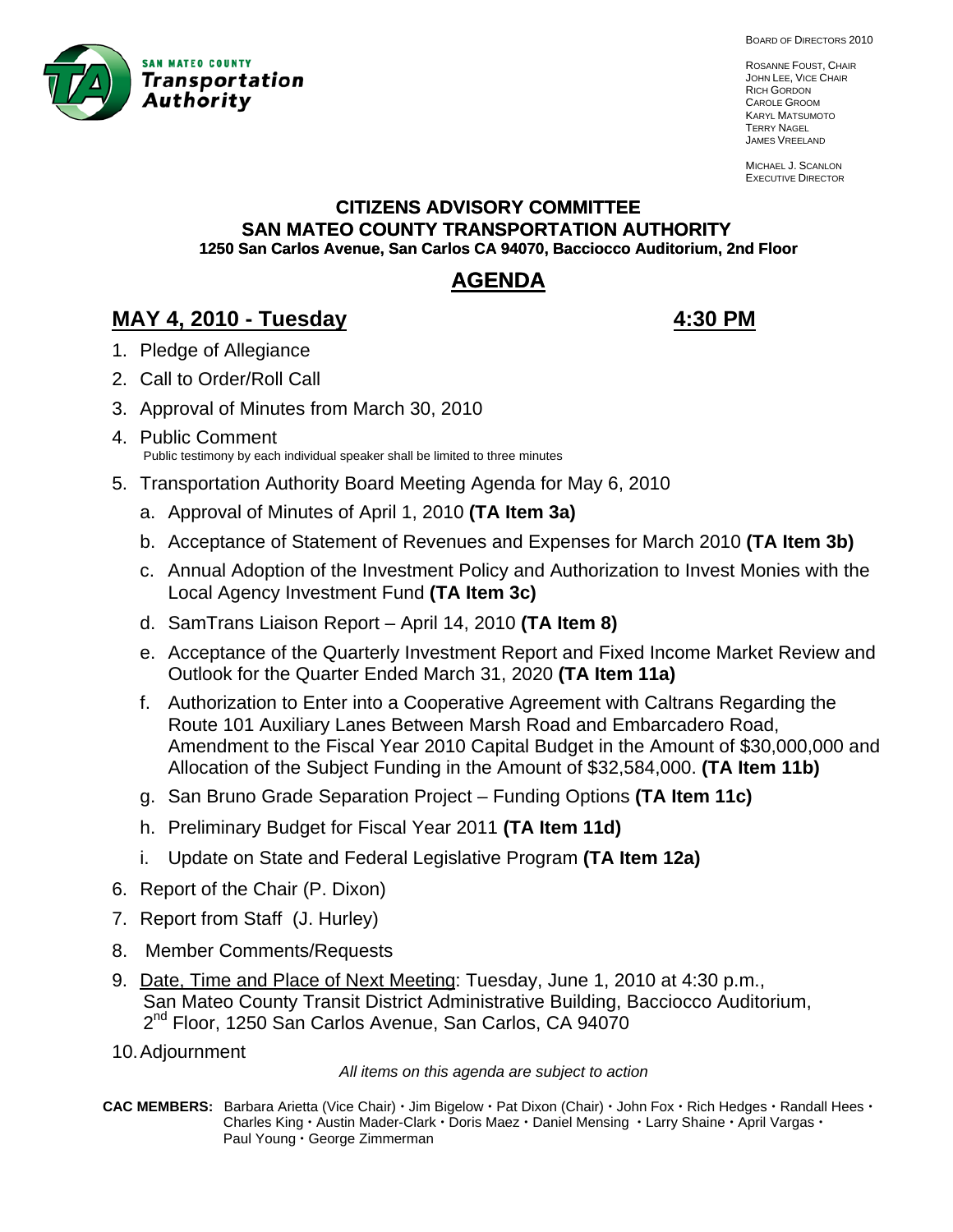# *INFORMATION TO THE PUBLIC*

If you have questions on the agenda, please contact the Assistant District Secretary at 650-508-6223. Assisted listening devices are available upon request. Agendas are available on the Transportation Authority Website at [www.smcta.com.](http://www.smcta.com/)

#### *Date and Time of Boards and Advisory Committee Meetings*

San Mateo County Transportation Authority (TA) Committees and Board: First Thursday of the month, 5 p.m. Transportation Authority Citizens Advisory Committee (CAC): Tuesday preceding first Thursday of the month, 4:30 p.m. Date, time and location of meetings may be changed as needed.

#### *Location of Meeting*

The San Mateo County Transit District Administrative Office is located at 1250 San Carlos Ave., San Carlos, which is one block west of the San Carlos Caltrain Station on El Camino Real, accessible by SamTrans bus Routes: 260, 295, 390, 391, KX. [Click here for map.](http://maps.google.com/maps?f=q&hl=en&geocode=&q=1250+San+Carlos+Ave,+San+Carlos,+CA+94070&sll=37.0625,-95.677068&sspn=33.077336,56.25&ie=UTF8&ll=37.507394,-122.261996&spn=0.008085,0.013733&z=16)

#### *Public Comment*

If you wish to address the Citizens Advisory Committee, please fill out a speaker's card located on the agenda table. If you have anything that you wish distributed to the Citizens Advisory Committee and included for the official record, please hand it to the Assistant Authority Secretary, who will distribute the information to the Committee members and staff.

Members of the public may address the Citizens Advisory Committee on non-agendized items under the Public Comment item on the agenda. Public testimony by each individual speaker shall be limited to three minutes and items raised that require a response will be deferred for staff reply.

#### *Accessibility for Individuals with Disabilities*

Upon request, the TA will provide for written agenda materials in appropriate alternative formats, or disability-related modification or accommodation, including auxiliary aids or services, to enable individuals with disabilities to participate in public meetings. Please send a written request, including your name, mailing address, phone number and brief description of the requested materials and a preferred alternative format or auxiliary aid or service at least two days before the meeting. Requests should be mailed to Rosemary Lake at San Mateo County Transportation Authority, 1250 San Carlos Avenue, San Carlos, CA 94070-1306; or email to [cacsecretary@smcta.com](mailto:cacsecretary@smcta.com); or by phone at 650-508-6223, or TDD 650-508-6448.

#### *Availability of Public Records*

All public records relating to an open session item on this agenda, which are not exempt from disclosure pursuant to the California Public Records Act, that are distributed to a majority of the legislative body will be available for public inspection at 1250 San Carlos Avenue, San Carlos, CA 94070-1306, at the same time that the public records are distributed or made available to the legislative body.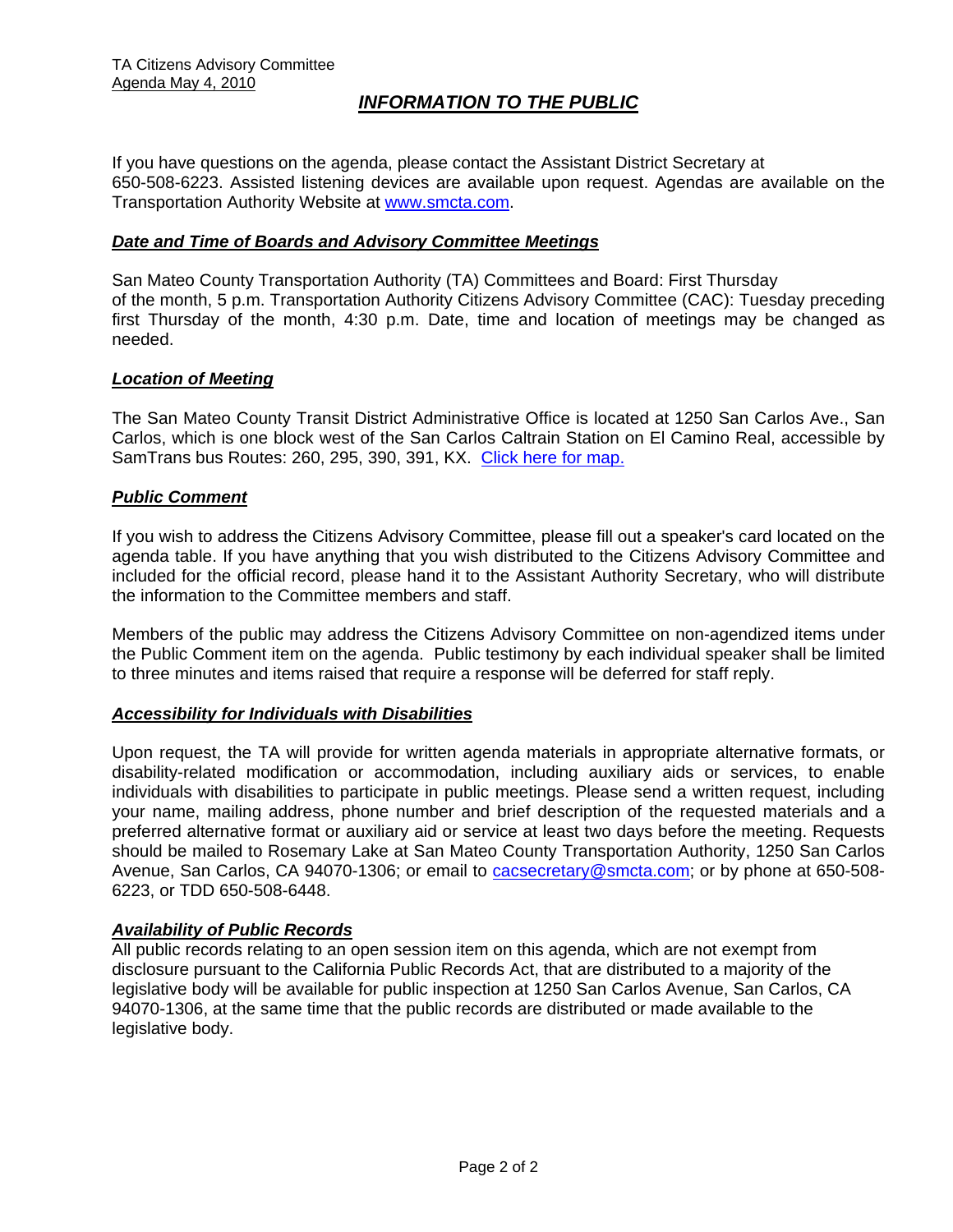### **CITIZENS ADVISORY COMMITTEE SAN MATEO COUNTY TRANSPORTATION AUTHORITY**

1250 San Carlos Avenue, San Carlos CA 94070 Bacciocco Auditorium, 2<sup>nd</sup> Floor

# **MINUTES OF MARCH 30, 2010**

**MEMBERS PRESENT:** B. Arietta, J. Bigelow, P. Dixon (Chair), J. Fox, R. Hedges, R. Hees, C. King, A. Mader-Clark, D. Maez, D. Mensing, A. Vargas, P. Young

**MEMBERS ABSENT:** L. Shaine, G. Zimmerman

**STAFF PRESENT:** S. Cox, H. Goode, J. Hurley, R. Lake, M. Lee, K. Rothschild

Chair Pat Dixon called the meeting to order at 4:34 p.m. Austin Mader-Clark led the Pledge of Allegiance.

### **APPROVAL OF MINUTES**

Doris Maez said, in the sixth paragraph on page 3 of 8, "She said the excise tax" should read, "Ms. Rothschild said the excise tax."

A motion (Hedges/Bigelow) to approve the minutes of March 2, 2010 was approved with this correction.

#### **Public Comment**

None

# **ITEMS FOR REVIEW – APRIL 1, 2010 TA BOARD AGENDA**

There was no discussion on the following items:

- 1. Approval of Minutes of March 4, 2010 TA Item 3a
- 2. Acceptance of Statement of Revenues and Expenses for February 2010 TA Item 3b

# **SamTrans Liaison Report – March 9, 2010 – TA Item 7**

April Vargas referred to the applications for Lifeline Transportation Program projects in San Mateo County in areas with a high concentration of low income populations. She asked who determines project locations. She talked with a resident of the Belle Haven area of Menlo Park who is unhappy about the lack of bus service, bus shelters and benches. Director of TA Program Joe Hurley will provide this information to Ms. Vargas.

Rich Hedges asked if part of this improvement to bus stops is NextBus capability for mobile devices or from a home computer. Ms. Vargas said people living in low income communities may not have availability for this type of technology and the best answer would be availability of information right at the bus stop.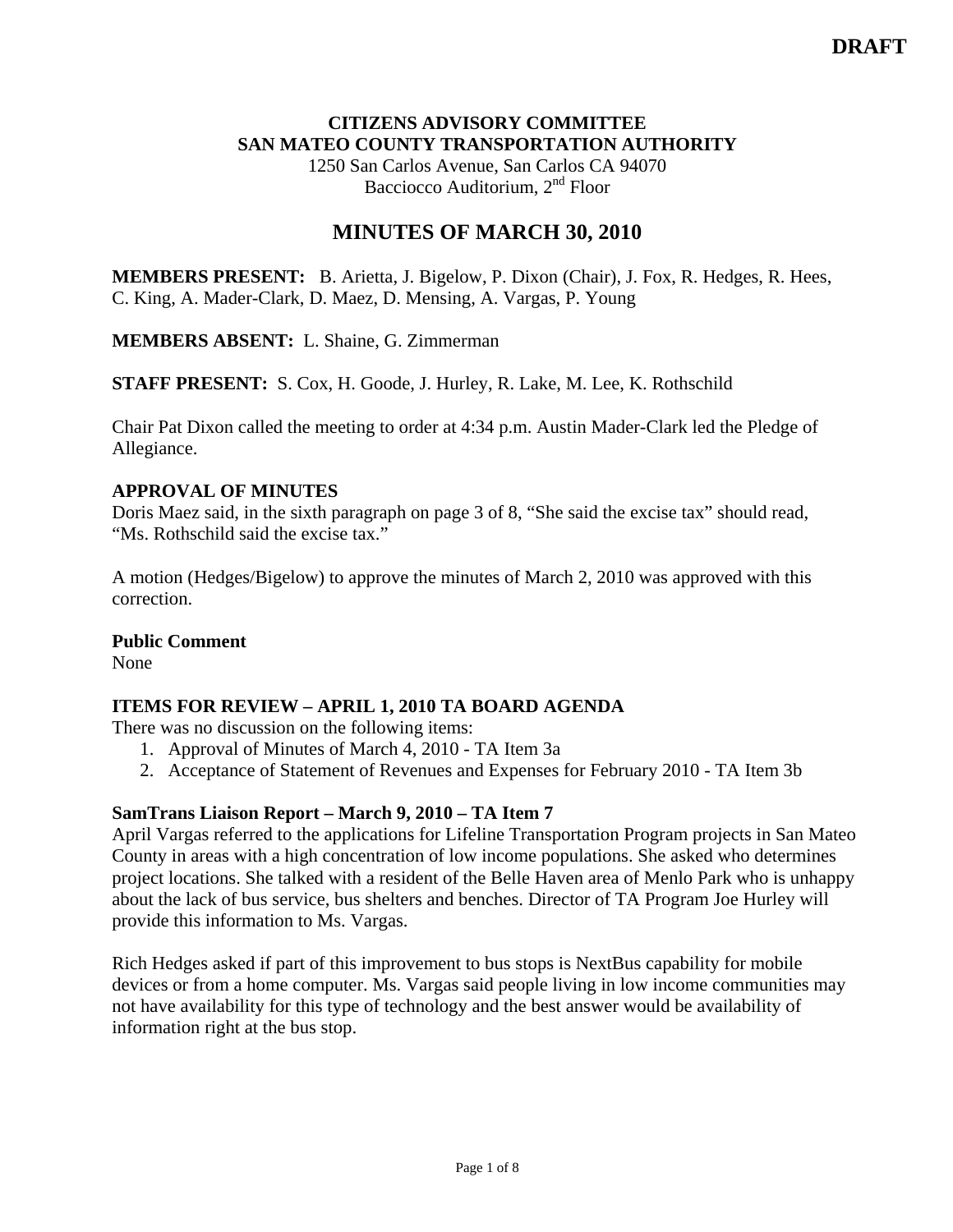### **Authorizing Award of Contracts to Fehr & Peers and HNTB Corporation for On-call Transportation Planning and Program Support for up to \$1,500,000 for a Three-year Term - TA Item 10a**

Executive Officer Planning and Development Marian Lee said \$1.5 million will be shared among three consultants that have been selected to provide on-call services for the Planning and Development department. Wilbur Smith Associates was awarded a contract at the February TA Board meeting. Two additional firms recommended to be approved at the April 1 TA Board meeting are Fehr & Peers and HNTB. Staff is asking the Board to authorize the Executive Director or his designee to administer a contract with Fehr and Peers and HNTB and to exercise up to two one-year options with a total maximum compensation in the amount of \$375,000 for each option term. The one-year options cap will also be shared among the three consultants. All services will be provided on an on-call basis. There is no guarantee of any particular amount of work going to particular consultants.

Randy Hees said there is a similar item on the Joint Powers Board (JPB) agenda and asked if this was a \$3 million contract from the three agencies that make up the San Mateo County Transit District. Ms. Lee replied \$1.5 million is just for the TA. There are separate caps for the JPB and SamTrans. The total combined amount for the JPB, TA and SamTrans is \$7 million.

Mr. Hees asked if this was the report several months ago that had three bids in the works and only one went forward. Ms. Lee said replied yes, and said Fehr & Peers and HNTB were the two bids in the works.

Mr. Hedges asked about HNTB's potential role. Ms. Lee said HNTB has planning consultants that can assist in the preparation of planning documents, such as the highway strategic plan and policy development.

Ms. Vargas said she worked closely with HNTB while on the CAC for the Devil's Slide Tunnel Project and found them to be especially good with constituent services and dealing with members of the public.

Ms. Maez said HNTB is the project engineer for the San Francisco to San Jose High Speed Rail (HSR) segment and Peninsula Rail Program (PRP). Ms. Lee clarified that Wilbur Smith Associates, Fehr & Peers and HNTB will support the TA and SamTrans. However, HNTB will not support the JPB due to an inherent conflict of interest resulting from their contract with HSR and the PRP.

A motion (Hees/Arietta) to support award of contracts to Fehr & Peers and HNTB for on-call transportation planning and program support was approved.

Mr. Hees said there is a high level of comfort with this selection process should be noted to the Board.

# **PROGRAM**

#### **Dumbarton Rail Corridor Project Update – TA Item 11a**

Ms. Lee provided the following details on the project description, status and challenges:

The project extends commuter rail service across the Dumbarton Rail Bridge from Union City in the East Bay to San Francisco and San Jose along the Peninsula during peak commute hours only.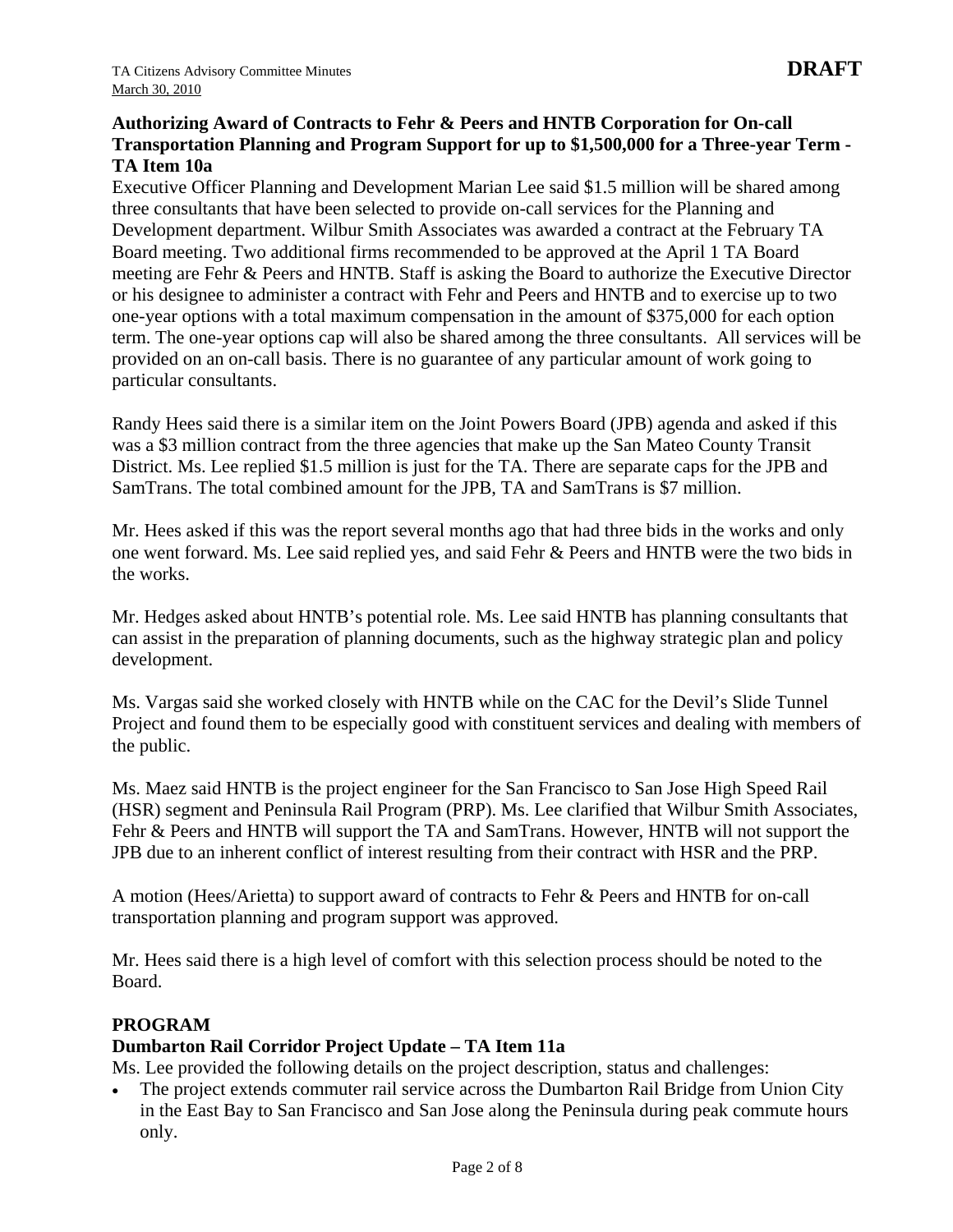- The project involves rehabilitating the Dumbarton rail bridge and activating the rail line and four stations.
- Union City will function as the key intermodal transit center that will provide connections to the Altamont Commuter Express, Capitol Corridor and BART. Three other stations will be located in Centerville, Newark and East Palo Alto/Menlo Park. Caltrain stations will be used when Dumbarton service reaches the Caltrain corridor.
- Funding agencies include the TA, Metropolitan Transportation Commission (MTC), Santa Clara Valley Transportation Authority (VTA), Alameda County Transportation Improvement Authority, Alameda County Congestion Management Agency and the Capitol Corridor Joint Powers Authority.
- Fifteen percent engineering design is complete; the administrative Draft Environment Impact Statement and Environmental Impact Report are complete; technical studies are complete and capital cost estimate and ridership forecast are updated.
- Challenges include funding and ridership.
- Capital cost is \$700 million in 2009 dollars with \$300 million in funding identified. Regional Measure 2 funding of \$91 million was loaned to another project but is to be paid back.
- Ridership is projected at 6,200 average weekday riders in 2035, which is a decline from a previous estimate of 12,000 in 2005 due to fewer commute-direction trips, fewer stops on the Caltrain corridor and changes in the travel demand model.
- The project scope revision analysis and funding plan are scheduled to be completed in 2010 and a schedule linked to HSR and the PRP. The project cannot advance without regional leadership and support. The administrative draft environmental document and public hearings will be finalized in 2011-2012.

Ms. Vargas asked about ridership projection changes in the travel demand model in 2035.

Ms. Lee said staff used VTA's forecast model and there is Federal Transit Administration (FTA) guidance on how many riders are lost if a transfer is added, if you increase travel time. These are called constants and variables that are put into this model and the VTA had to make these modifications to meet FTA guidelines. This variable impacted the decrease in ridership. Ms. Lee said this variable did not have as much impact as the change in the Association of Bay Area Governments (ABAG) projections, which included population and job changes. The other variable that affected ridership was the reduction of stops along the Caltrain corridor.

Barbara Arietta asked if there will be decentralized job centers in 2035. Ms. Lee said the 2005 ridership projections reflected conservative projections due to the economic downturn a few years before. If projections had been used from a few years before 2005, the numbers would have been more robust.

Ms. Vargas asked what support is needed to advance the project. Ms. Lee said it means money and advocacy. There are many projects in the MTC Regional Plan and this project in not near the top of the list for regional priority.

Ms. Vargas said projections indicated the majority of traffic would be coming from the East Bay to the West Bay. She asked if less parking would be needed to get people to BART or Caltrain in the morning. Project Advisor Howard Goode said the objective of this project is to get cars off the Dumbarton Bridge and University Avenue in Palo Alto, get these people on the train and then to their final destination, which will be primarily along the Caltrain corridor. The Dumbarton riders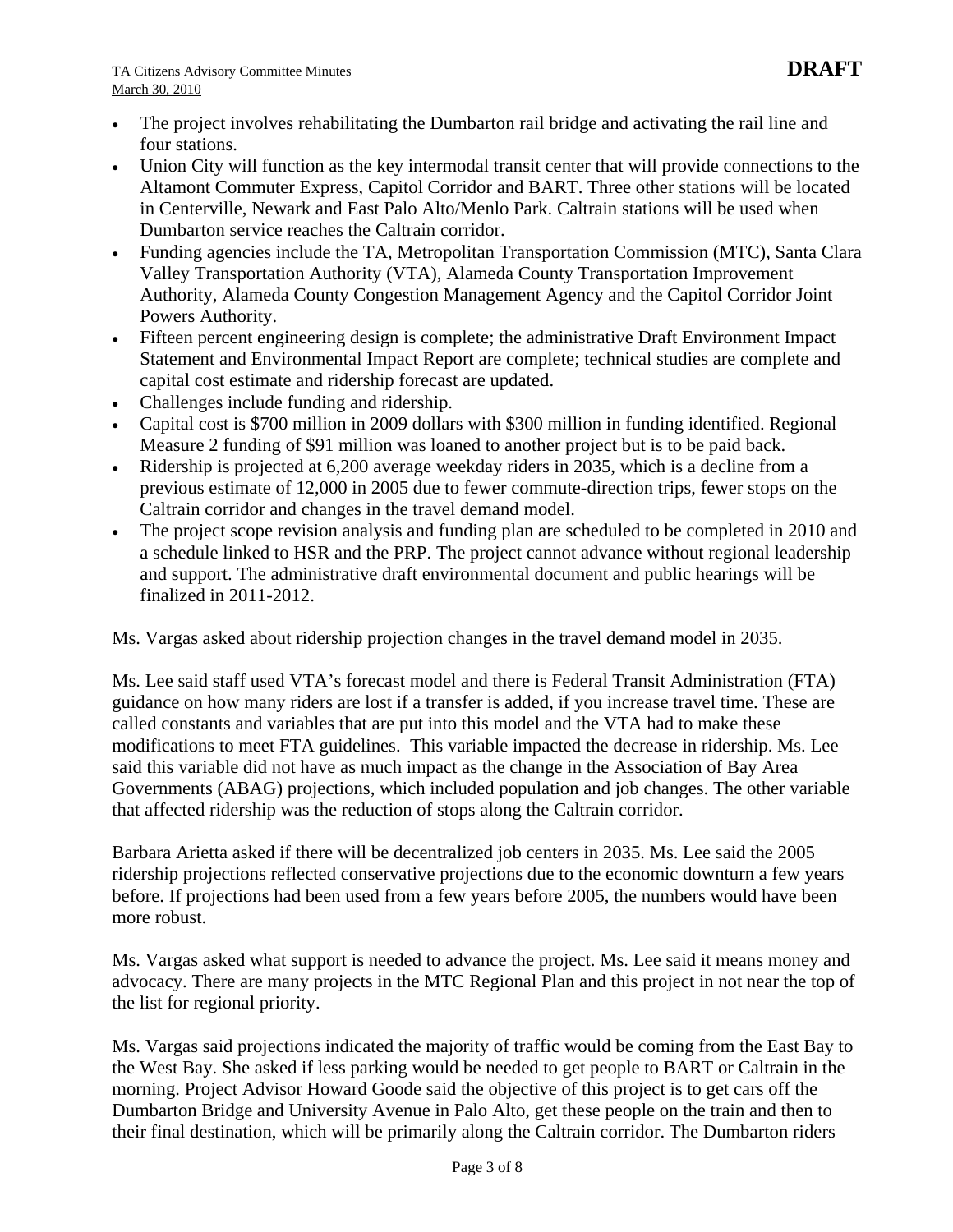will face the exact connection issues as Caltrain riders and this creates an additional reason for shuttles and connecting bus service.

Ms. Vargas asked if the expectation would be for riders to connect to Caltrain to points north and south. Mr. Goode replied yes.

Ms. Maez asked if riders would have to transfer to Caltrain and if the trains would be diesel units. Mr. Goode said, in the basic project description that was used in the environmental document, passengers would not have to transfer because the trains would continue on the Caltrain line both north and south. Mr. Goode said the project defined in the environmental document was dieselpulled gallery cars.

Ms. Maez asked how this would interface with plans for Caltrain electrification. Mr. Goode said HSR may be in the West Bay and the Capitol Corridor and Altamont Corridor are in the East Bay. These are things that have evolved into different services than were assumed six to eight years ago when the project was originally framed. Staff will have to examine this issue in depth.

Ms. Maez asked what will happen at the  $4<sup>th</sup>$  and King Caltrain Station and at the Transbay Terminal. Ms. Lee said when the project was defined the thinking was that even after Caltrain was electrified Caltrain could serve both electrified and diesel trains.

Jim Bigelow said Assemblyman Ted Lempert took State money twenty years ago and came up with a ridership projection, which showed about 4,200 riders a day. Mr. Bigelow said if one takes the number of cars using the Dumbarton Bridge 20 years ago and the number using the bridge today, and then looked at how many cars will be using the bridge in 2035, he could not understand how anyone could come up with 6,000 riders based on traffic loads that will be put on the bridge. He said if you consider transit oriented development along the East and West Bay areas and concentrate jobs near transit, he cannot understand how planners could come up with a lower number of riders. He said this is problematic because a fully funded \$129 million project is now up to \$700 million. Mr. Bigelow said the San Mateo County Transit District owns 11 miles of Dumbarton right of way across the Bay. He said it would be helpful if Caltrain could take some of the assets owned by the agencies that are part of this project, and if the costs increase to \$850 million, Caltrain should add in more of the value of the property for the 11 miles of bridge right of way

Mr. Bigelow said it may turn out with Peninsula Rail Program planning that Dumbarton Rail may not be able to come on to the Caltrain line and there may need to be a transfer station at Redwood Junction.

Mr. Hedges said regional leadership has to fight to get back the \$91 million because the Warm Springs BART Station, which will probably be populated by zero riders because of the closing of the NUMMI Plant, and is in the middle of nowhere with no plans for housing or other structures in the area. He said the focus of transportation in the region now is HSR with Caltrain and BART to connect into all three major airports.

Charles King asked how long it would take and what would it cost to travel from Industrial Parkway in Union City to East Palo Alto. He asked what would happen if a train derailed into the Bay.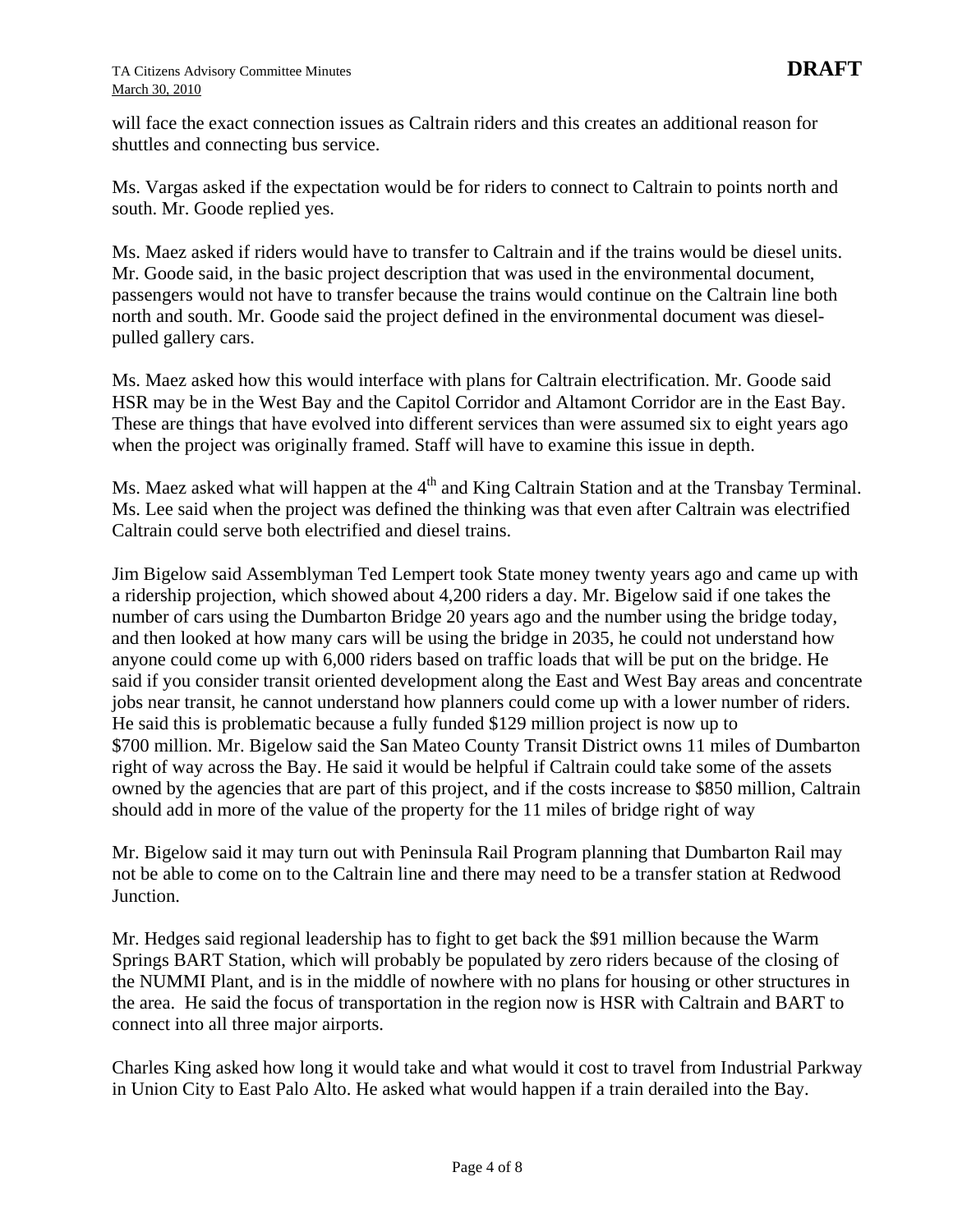Mr. Goode said service and fare structure would be similar to Caltrain service. He said the bridge design is primarily on trestle or on bridge that is enclosed so track is actually set on a roadbed and a derailment would probably result in the train just being off the tracks.

Mr. King was concerned about emergency service to the rail bridge. Mr. Hees said there was a bridge fire 10 years ago and Caltrain brought a special car stationed in East Palo Alto and the fire truck can ride out on the bridge.

Mr. Hees said Caltrain is proposing a waiver with the Federal Railroad Administration (FRA) for non-compliant rolling stock that would work fine on Caltrain tracks, but across the Bay would be on Union Pacific or other tracks with compliant equipment. He asked if the plan was looking at a transfer station in Redwood City rather than running the equipment onto the Caltrain line if it's FRA-compliant and Caltrain is FRA exempt. Ms. Lee said plans for the Caltrain corridor are for both electric and diesel and compliant and non-compliant vehicles.

Mr. Hees said anything that runs beyond Newark has to be FRA-compliant because of track design. He asked if FRA-compliant rolling stock is in the proposal. Ms. Lee said staff will be doing due diligence in re-examining all these variables of the project.

Chair Dixon said she is in favor of HSR coming up the valley and across Dumbarton Rail into Redwood City with a system of dual lines.

Mr. Bigelow asked staff to respond to his comments on ridership projections made 20 years ago. He said Menlo Park is planning for the Dumbarton Station to be a bus terminal and asked if this was in the plan. Ms. Lee said she doesn't have an answer on ridership right now. There will be more congestion than predicted in the project design but one needs to consider the level of service to be provided. The current scope will provide one train per hour in the peak direction only during commute hours and staff will need to look at how service has been scoped out to see if we are tapping into the market and attracting those people. Staff is monitoring this.

Senior Planner Sylvia Cox said she is working with the city of East Palo Alto. The city has received station area planning money from MTC and is doing an analysis on whether a Dumbarton Rail station would work in their city. They are also working with the city of Menlo Park to see if they could find a station location between the two cities, so there is the possibility that there would be an alternate station site for construction.

Mr. Bigelow said Menlo Park has no interest in a rail station and only want a bus transit mode to service three industrial parks. He said the city is on the record, except for one council member, that staff is moving in this direction. He said the Belle Haven area in Menlo Park is underserved and needs better transit service.

Mr. King asked what type of transit work is being done at the four corners area. Ms. Cox said the city of East Palo Alto Planning Department is looking for a bus transit station and possible location somewhere in East Palo Alto. There could be transit oriented development at the new station site and would need some sort of shuttle to the downtown area.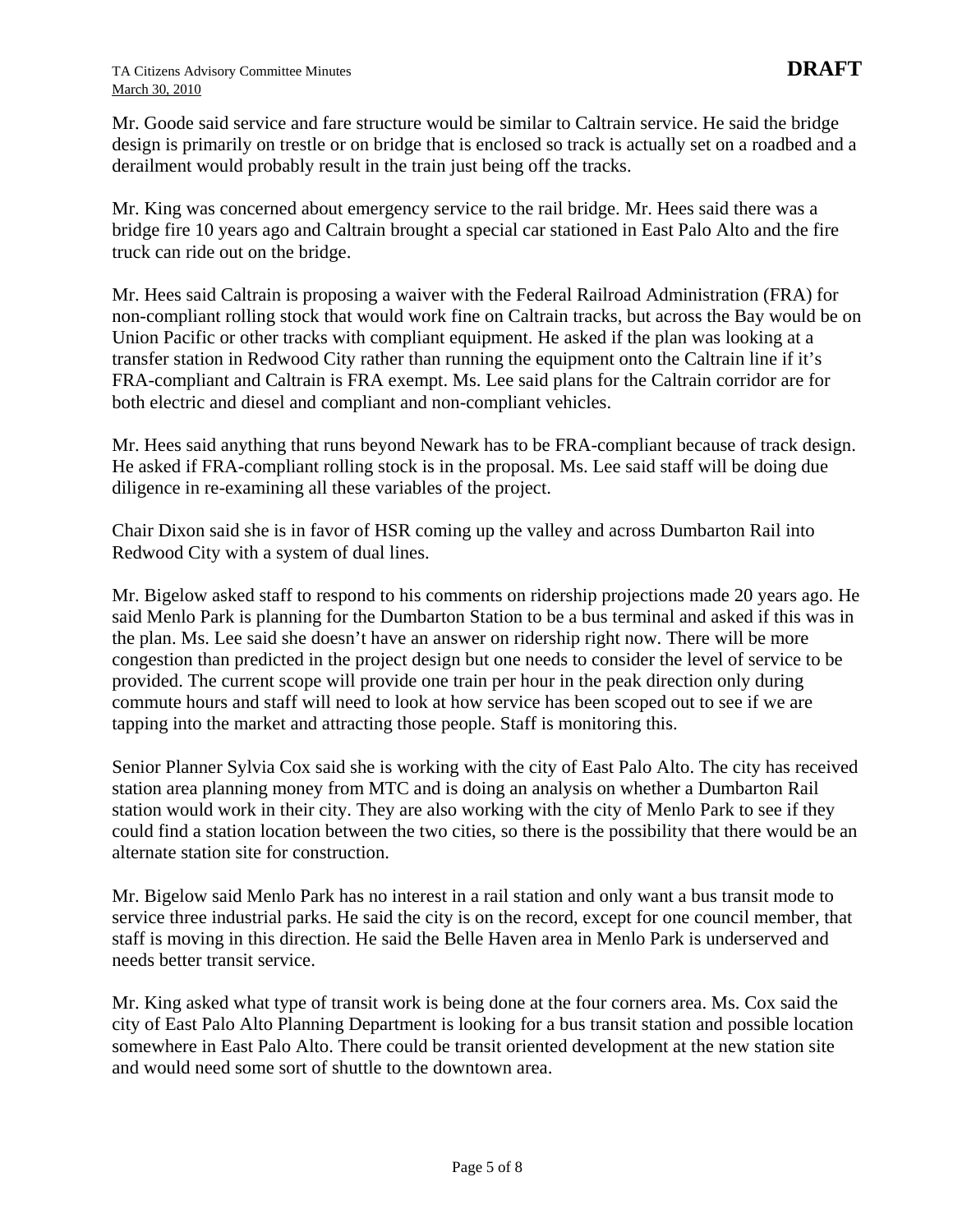# **Update on State and Federal Legislative Program – TA Item 11b**

Government Relations Officer Kim Rothschild reported:

- The TA and Caltrain will be opposing AB 2121, which eliminates funding for HSR. This has not been heard in the Transportation Committee so there is no analysis on the bill.
- The gas tax swap was approved and Caltrain will receive \$5.1 million in July and \$4.5 million more in July 2011. The San Mateo County Transit District will receive \$5.2 million this year and \$4.6 million the next year. This also generates about \$350 million annually for agencies statewide, starting in FY2012.
- Congresswoman Jackie Speier requested FY2011 appropriations of \$500,000 for Caltrain fencing/signage in her district.
- Congresswoman Anna Eshoo is moving forward with appropriations for staff transportation needs for SamTrans and \$500,000 for Caltrain fencing in her district.
- The TA has an appropriations request of \$1 million for the San Bruno Grade Separation Project.
- The appropriation request process will be finalized in October 2010.

Chair Dixon asked if the \$1 million request includes purchasing property that was discussed at the April 1 JPB meeting. Mr. Hurley said the request was not limited to any specific component of the project.

Ms. Vargas asked if Assemblywoman Diane Harkey's motivation behind AB 2121 was because California is fundamentally bankrupt or because she was against HSR. Ms. Rothschild said Assemblywoman Harkey's fact sheet notes her concerns with public school funding and it is not fiscally responsible to incur indebtedness of \$40-60 billion for HSR. Ms. Rothschild said because the bill is new, there hasn't been much opposition or support to-date but she said Palo Alto has hired a lobbyist to track issues like this.

Mr. King asked about AB 2098 (Miller) and how cities like East Palo Alto could take advantage of the second round of stimulus funding because the bill would restrict allocation of the State portion of funds to projects in areas defined as economically distressed. Ms. Rothschild will get information for Mr. King.

Mr. Hedges said Assemblyman Jerry Hill introduced AB 2516, which will attempt to accommodate more people with disabilities within a half-mile of transit and help in travel training efforts, which will relieve the pressure on Redi-Wheels at a cost of \$40 in each direction. Ms. Rothschild said there has not been an analysis on this bill. It has been referred to the Committee on Judiciary because it is more of a housing bill and the TA doesn't address housing issues even though there is a link to transit.

Ms. Rothschild said she would provide CAC members with the staff report of the TA approved legislative program which outlines primary issues concerning budget and transportation funding, transportation program structure, climate change and air quality, PRP and projects delivery.

Mr. Hedges brought up the issue of dense building around major freeway hubs because of the untested levels of particulate matter that can affect the lungs. He said most testing has been limited to areas around ports where environmental justice movements are working.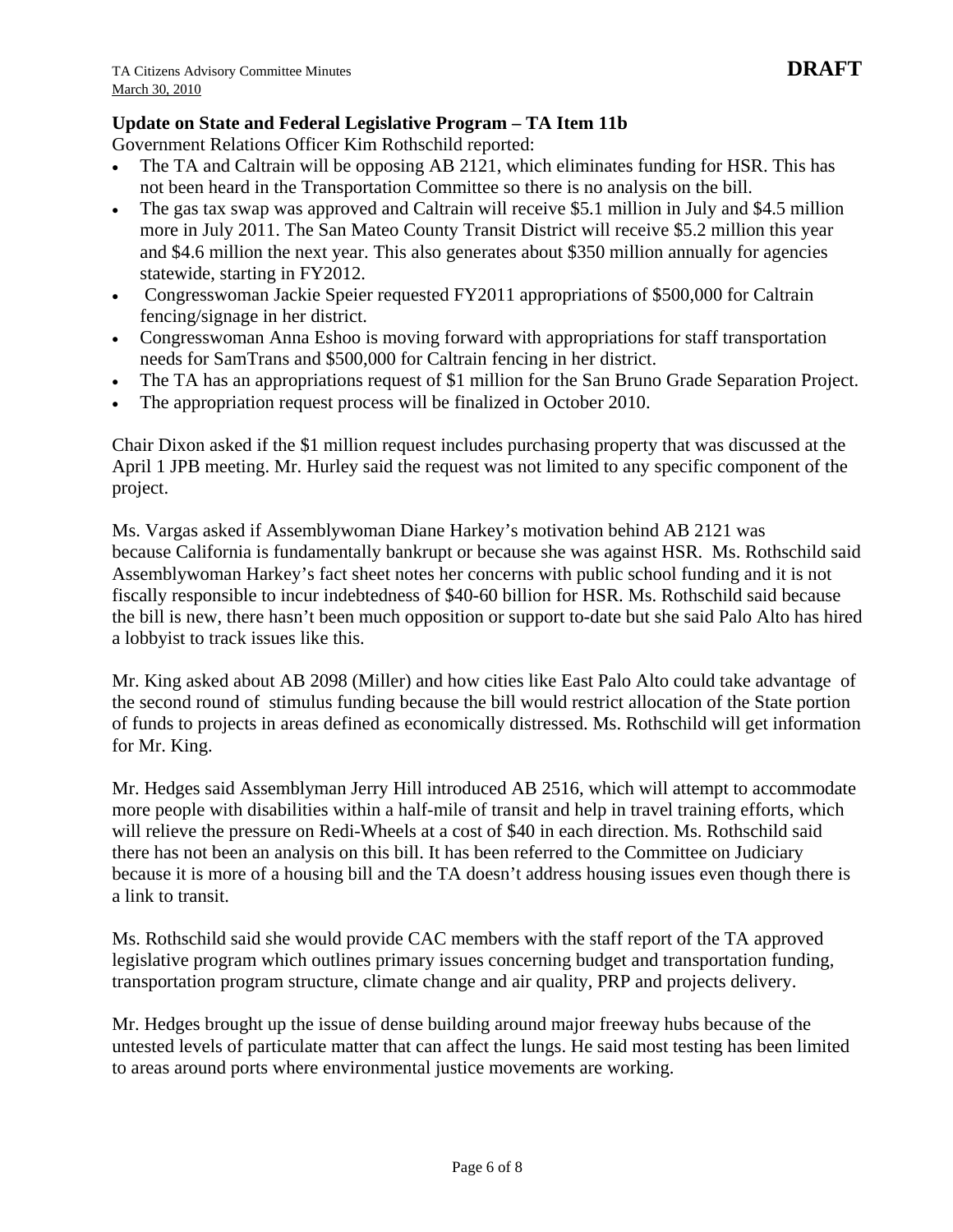### **REPORT OF THE CHAIR – PAT DIXON**

Chair Dixon asked Ms. Arietta to provide an update on outreach for the Calera Parkway Project.

Ms. Arietta said there was some criticism regarding notification of the meeting. She said outreach plans were advertised for three weeks including a news article. Attendees didn't think their questions were answered in-depth; felt certain alternatives were being pushed out of the way and were trying to get information on environmental impacts.

Mr. Hurley said the intent of the meeting was to solicit questions and concerns from the general public and local agencies on what items needed to be included in the draft environmental document. He acknowledged Ms. Arietta's effort in disseminating information about the outreach through newspaper articles in the *Pacifica Tribune* and on the Riptide Web page. Mailings were sent to all people in the locality of the proposed project. The full Pacifica City Council attended the environmental scoping meeting. Earlier concepts considered to address the congestion problems included roundabouts, frontage roads, grade separation and a transit solution, and this information will be included in the draft environmental document under a section titled of alternatives considered but withdrawn from further consideration. The March 19 deadline for comments/concerns to be included in the draft environmental document has been extended indefinitely. Caltrans, the TA and the city of Pacifica will schedule additional public outreach through an information meeting to respond to questions and comments raised at the March  $3<sup>rd</sup>$ environmental scoping meeting.

Mr. Hedges asked what situations were causing the congestion. Ms. Arietta said congestion around Vallemar School or a combination of school and congestion from south of the Devil's Slide area.

#### **REPORT FROM STAFF – JOE HURLEY**

- SamTrans is tasked with acquiring property interests for JPB projects and, at the March SamTrans board meeting, adopted a resolution of necessity to acquire certain properties associated with the San Bruno Grade Separation Project. Since that meeting, two properties have been acquired and the project is moving forward toward the required July 1, 2010, award date.
- The CAC received advanced notification of the call for projects for the local shuttle program, which will begin on April 1. The project timeframe includes solicitation of candidate projects, evaluation/determination and action by the TA Board at the July meeting.

Mr. Hedges asked if the Peninsula Congestion Relief Alliance is involved in the call for projects. Mr. Hurley said he believes they have been consulted. He said the decision was to continue to fund the current shuttle program consistent with the Implementation Plan and additional dollars would be made available for new shuttles through the call for project process.

- The JPB is seeking volunteers for its Bicycle Advisory Committee. Applications are due April 19.
- A groundbreaking celebration will be held for the Belmont bike/pedestrian overcrossing on May 12 at 1 p.m. at the Belmont Sports Complex on the east side of Highway 101. This item came before the TA Board in September 2009 for an allocation of about \$600,000.

Chair Dixon asked about a newspaper article, which discussed laying track for station access.